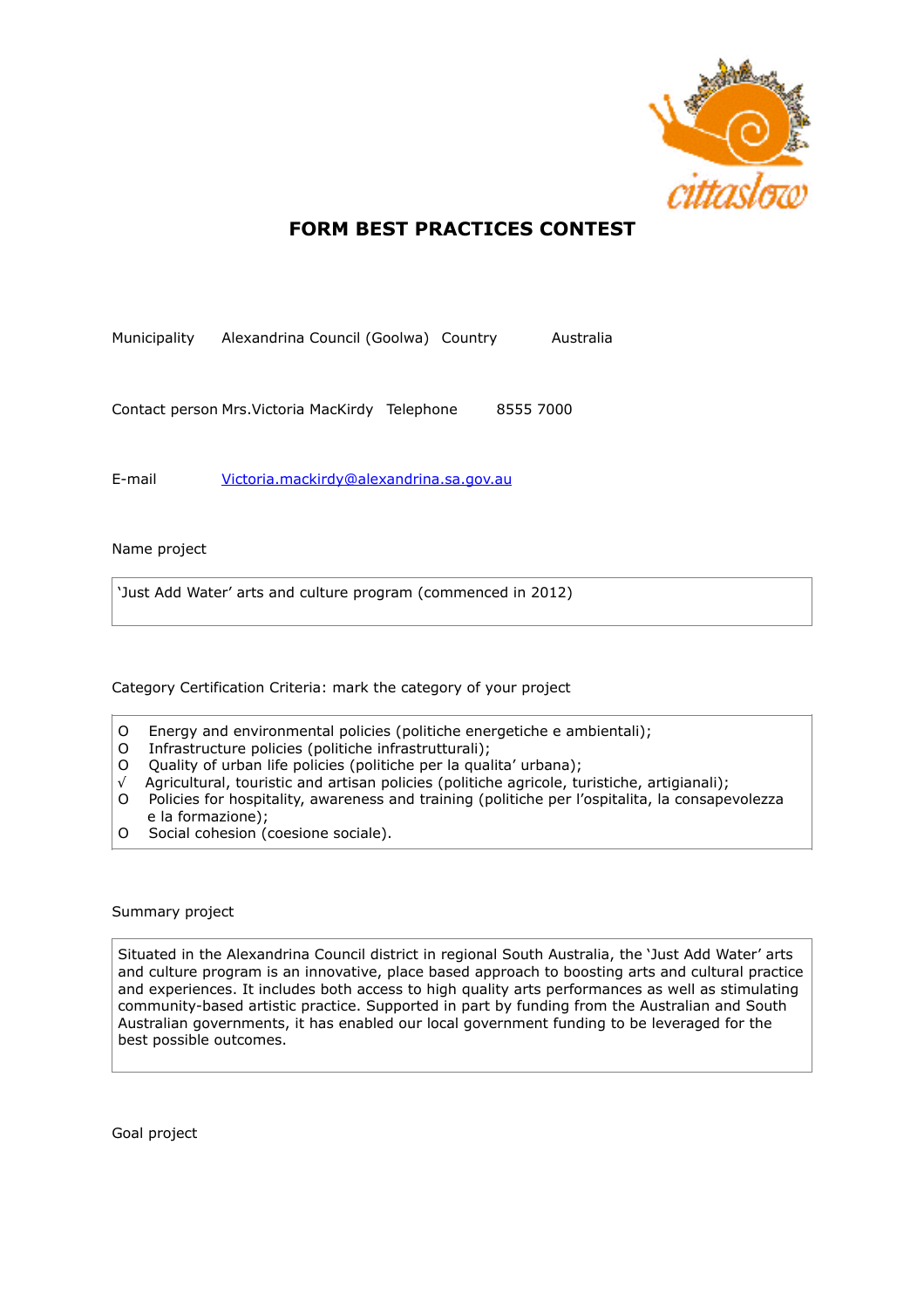

Alexandrina Council's Community Strategic Plan includes the aspiration of 'Activate our Spaces', the outcome of 'Memorable Experiences' and the strategy of 'Inspire arts, culture and creative activities that encourage investment and participation'. Program objectives included:

1. To increase arts and cultural opportunities for community members, artists and visitors<br>2. To increase the extent to which the community values arts and culture 2. To increase the extent to which the community values arts and culture<br>3. To strengthen local commitment to arts and cultural planning and deve

3. To strengthen local commitment to arts and cultural planning and development<br>4. To increase local capacity to plan, deliver and evaluate arts and cultural activities

To increase local capacity to plan, deliver and evaluate arts and cultural activities and events.

Result project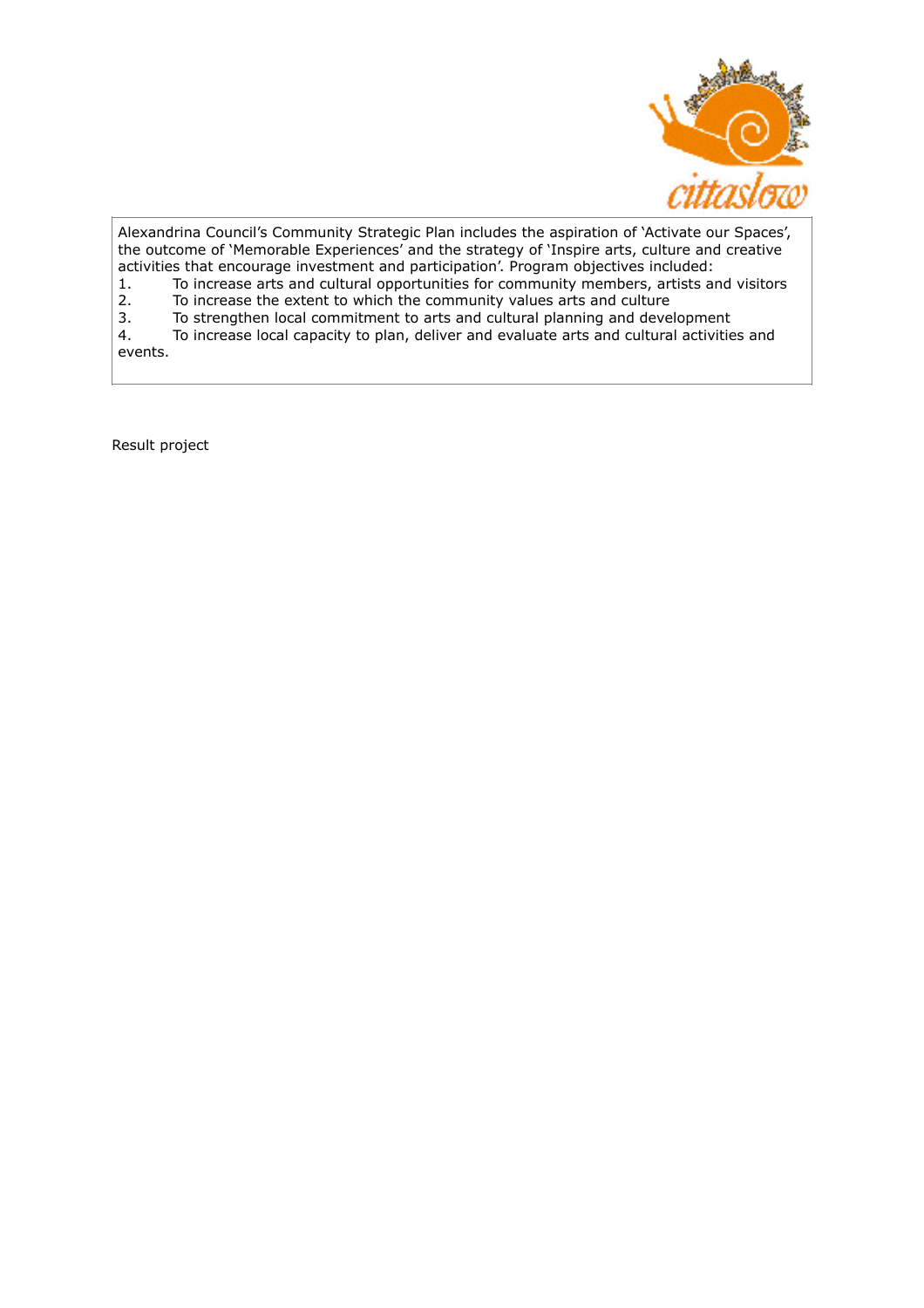

A draft program evaluation has been conducted and found that there has been a significant increase in arts and cultural opportunities as a result of Just Add Water, characterised by a diverse range of artforms and types of activity, in a multitude of locations and settings. Community feedback indicates that these were genuine opportunities which afforded people from different backgrounds and interests to experience high quality arts and cultural activities.

There were no directly comparable statistics kept prior to 2012, however as the first program of its type in the region the sheer number of experiences offered over the course of Just Add Water undoubtedly represents a significant increase. A total of 1333 separate activities, projects or events were provided in the following categories:

## **Goolwa**

# **2012 Alexandrina 2013 Alexandrina 2014 Grand Total 3 years**

| Total number of activities/events/projects 545 372 |     |     | 416 | 1333 |
|----------------------------------------------------|-----|-----|-----|------|
| No. of Indoor exhibitions (visual arts)            | 27  | 14  | 23  | 64   |
| No. of Gallery public events                       | 27  | 19  | 24  | 70   |
| No. of Outdoor Visual Events                       | 8   | 0   | 8   | 16   |
| No. of new works created locally through JAW       | 23  | 28  | 21  | 72   |
| No of hands-on sessions (days)                     | 350 | 240 | 230 | 820  |
| No of community conversation sessions 8            |     | 2   |     | 12   |
| No of film/projection events                       | 12  | 27  | 44  | 83   |
| No of major public events 3                        |     |     | 4   | 9    |
| No of performance-based events 87                  |     | 40  | 60  | 187  |

A very high bar was set in 2012 with the initial injection of state government funding and community interest peaking in the lead up to the Kumuwuki Regional Arts Australia Conference. Nevertheless the 2014 figures suggest that the momentum was substantially maintained.

Similarly, total attendances and participation rates show a high level of engagement by the community indicating that the projects, events, performances, exhibitions and workshops were regarded as worthwhile and genuine opportunities:

Goolwa 2012 Alexandrina 2013 Alexandrina 2014 Grand Total 3 years

53,711 29,929 44,714 128,354

Finance (costs and benefits)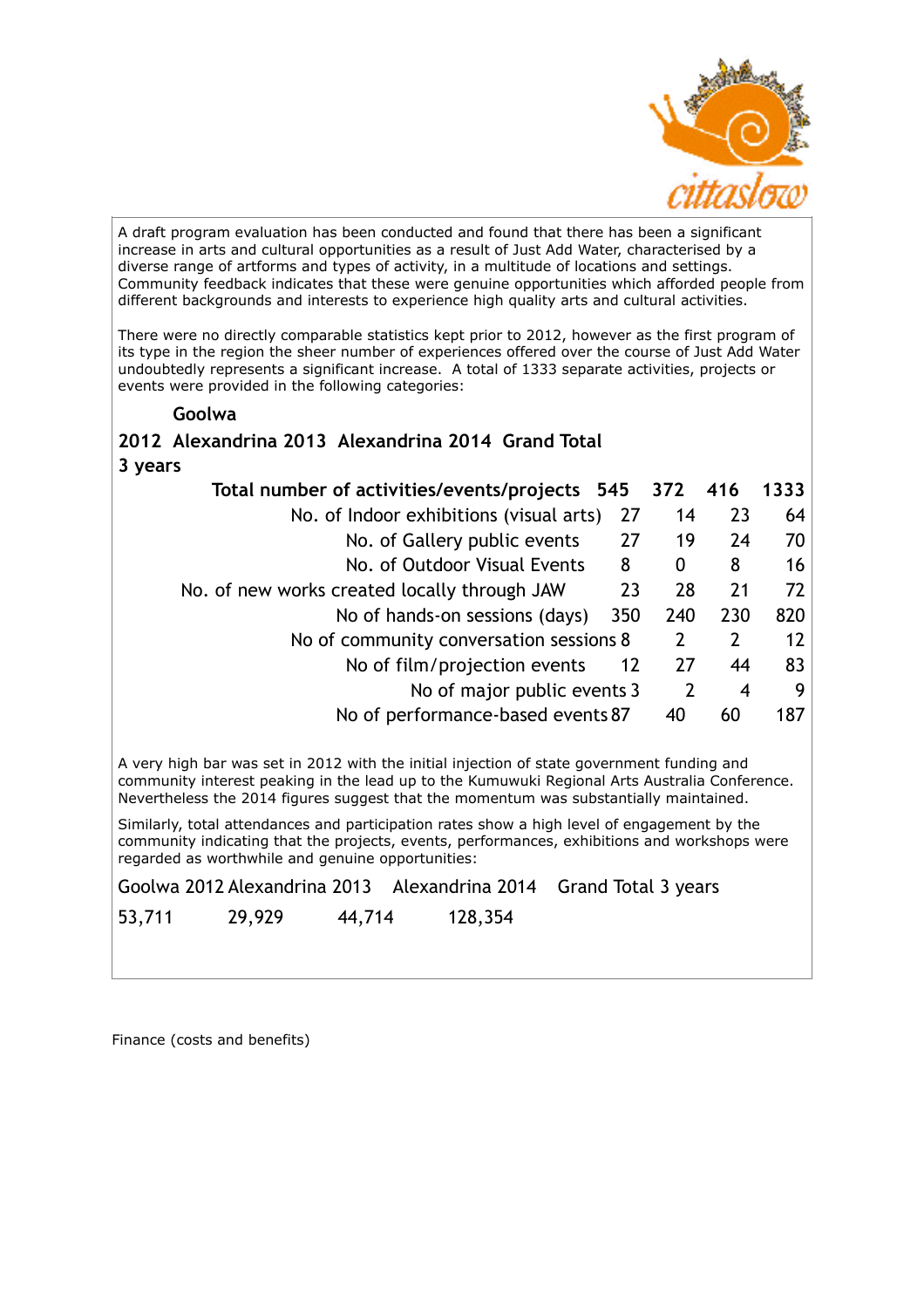

To place the actual opportunities offered as part of the program in context, the total investment over the three years was budgeted at \$1.6 million but in the event exceeded this amount, with contributions of \$600,000 from the Australia Council for the Arts, \$1.6 million from the South Australian government through Country Arts SA, and \$1.5 million from Alexandrina Council. In addition, a total of \$2.7 million was invested in capital development of facilities (\$800,000 from state government and \$1.9 million from Council) without which many of the program events would not have been possible.

Staff (staff involved and use of time)

Country Arts SA's contribution to program staffing for the duration comprised: 2011: 0.6 FTE (Executive Producer 0.5, Project Officer 0.1) 2011/12: 1.75 FTE (Executive Producer 1.0, Project Officer 0.5, Marketing Coordinator 0.25) 2012/13: 1.9 FTE (Executive Producer 1.0, Project Officer 0.4, Marketing Coordinator 0.5) 2013/14: 1.25 FTE (Executive Producer 1.0, Project Officer 0.25) 2014/15: 1.0 FTE (Executive Producer 0.75, Project Officer 0.25)

Alexandrina Council has employed 1.0 FTE for visual arts and 0.5 FTE plus casual labour for Centenary Hall performance space.

Additional information (if necessarily)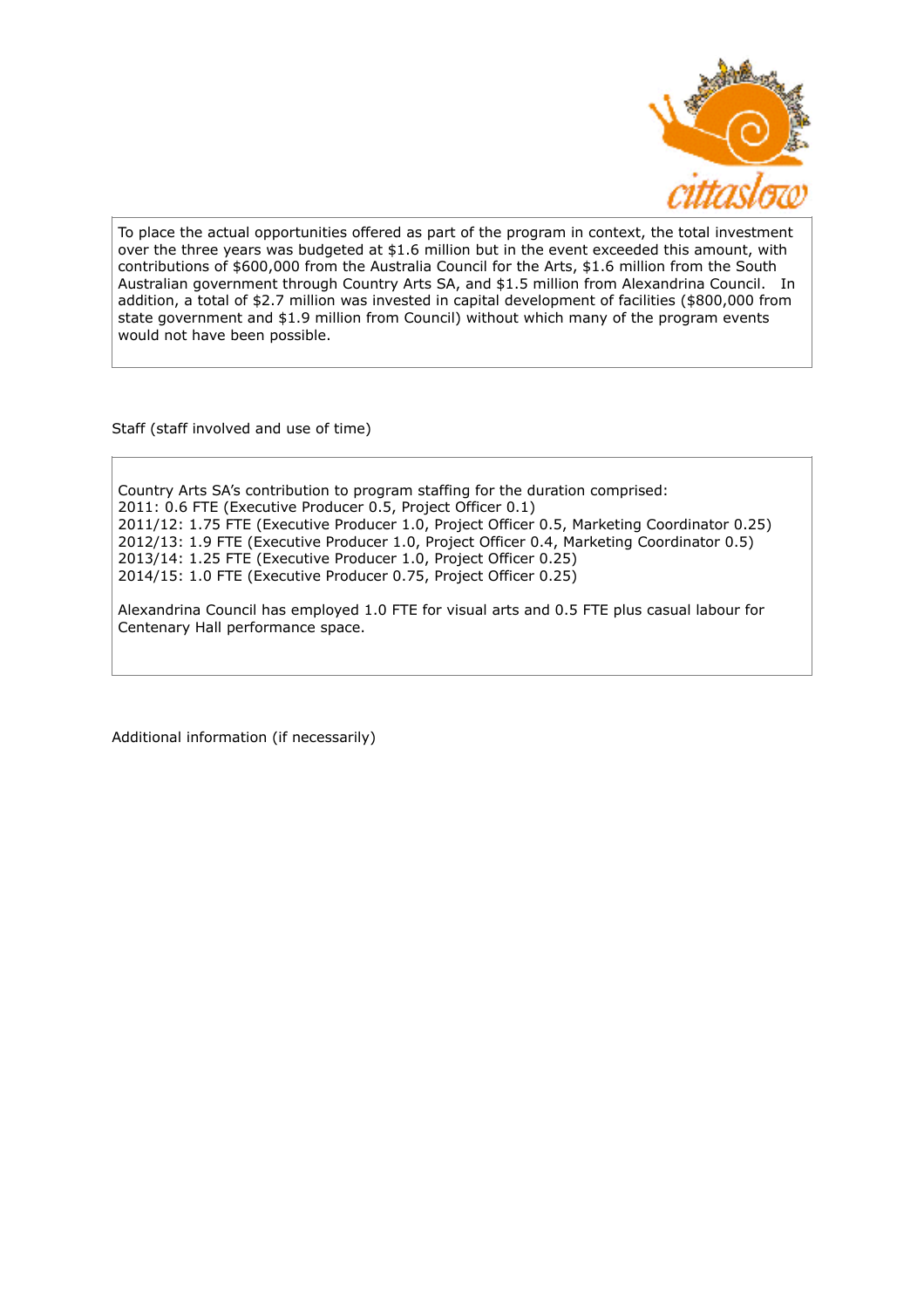

### **Community perceptions of extent and quality of opportunities**

Community feedback reinforced this positive assessment, highlighting criteria based on the program characteristics they considered important:

• Diversity – types of activity, multiple artforms, ways to interact

'The Just Add Water team are to be congratulated for a program mix that had something for everyone. (Rain curtain installation)'

Accessibility – to the whole community

'Being able to participate in our local area…it can be expensive to go to Adelaide…hard to justify when you are on a budget. (General community)'

• Program spread – across different parts of the region

'…sessions outside of Goolwa to share load of travelling and Goolwa people support other parts of the region so there is not so much of a divide. (General community)'

• Program reach – awareness of the opportunities in the community and beyond 'We have noticed that as the printed program gains in popularity there is an increased number of locals visiting us to pick up programs, find out more information and make bookings. (Council staff)

We live in central Victoria but one of the BIGGEST attractions to visit SA again is to further connect with this program… (General community)'

Publicity and promotion  $-$  the ongoing challenge

'…try to think of additional ways to advertise as people still say they don't know about things. (General community)'

• Artistic development – extending and growing through practical experience 'Established artists were challenged to take a step or two up with their work (me, for example), emerging artists were identified and supported to develop… (Artist)'

## **Concluding comments**

The nature of working in communities and the open, fluid processes involved in arts and cultural development mean that achievement cannot be measured in absolutes. The four main objectives of the Just Add Water initiative are framed in terms of progress towards increased opportunities, greater community valuing, stronger local commitment and local capacity. On balance, the evaluation finds that Just Add Water has addressed each of these objectives to a very great extent, has delivered the program in a very effective way and can demonstrate solid progress towards each of these goals. There will continue to be hurdles and setbacks, especially in a time of fiscal restraint at every level of government, but feedback suggests that the local community and decision makers are aware of this and better prepared than ever before to develop strategies to overcome them.

The most compelling finding radiating from the data was a strong motivation to continue the progress made since 2012, evident in the abundance of positive suggestions to Council about future development and also in expressions of personal resolve to contribute. Final comments from community members demonstrated this determination.

'Just Add Water has been a fantastic blessing for this Council. We should make the most of it, build on it, and create a sustainable model by attracting or creating more unique, top quality programs that will bring people from far and wide and establish Goolwa as, amongst its many attractions, the Regional Arts Hub of the state. (General community)'

Link website <http://www.alexandrina.sa.gov.au/JAW>

(if available)

**Once filled in this form please send it to: [info@cittaslow.net](mailto:info@cittaslow.net) - Participation Deadline 15 May 2015 -**